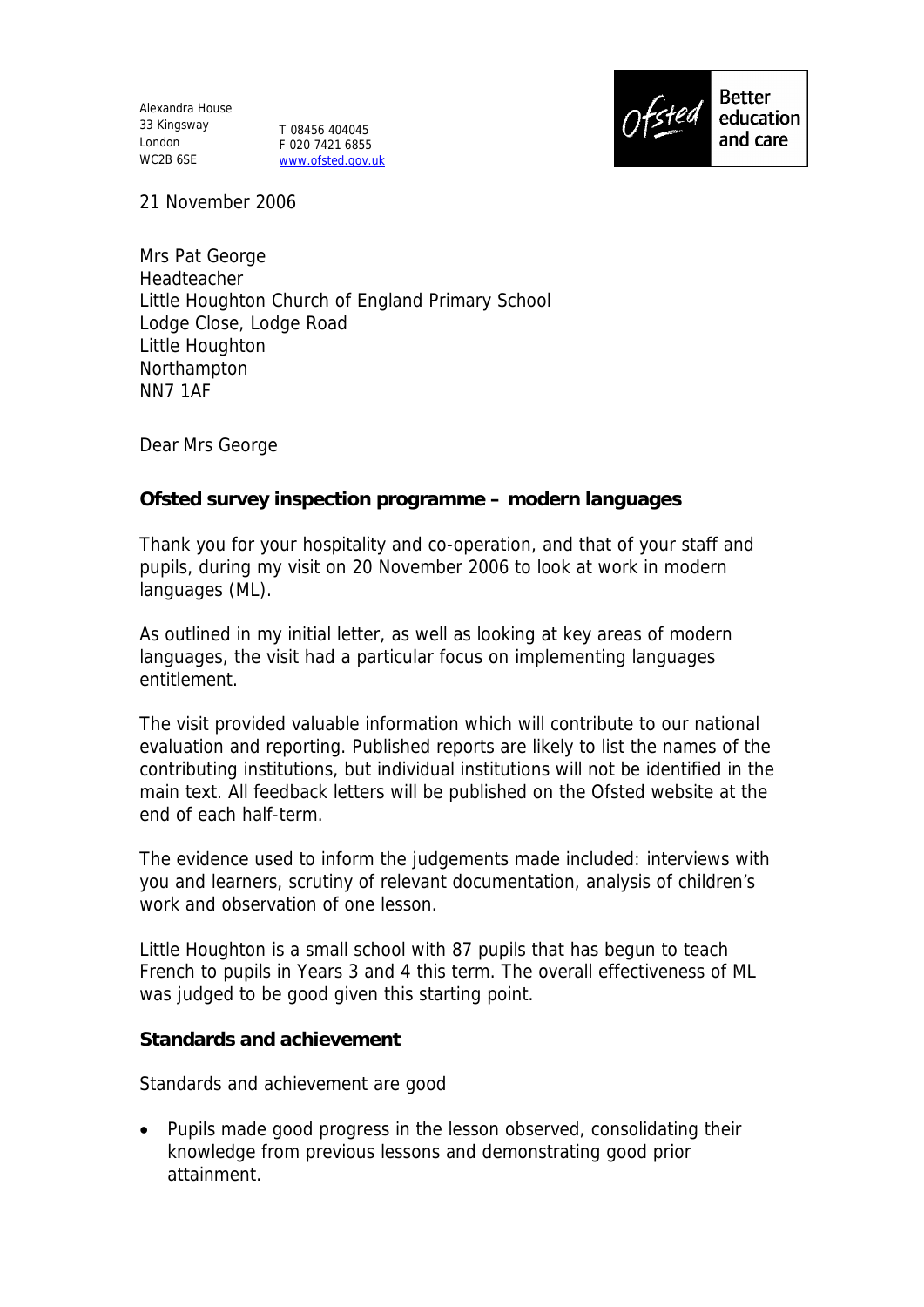- Pupils' pronunciation and understanding were good and they already use good strategies to aid their understanding of text such as drawing on cognates.
- Almost all pupils listened well and responded enthusiastically.
- Sound spelling links are not yet developed at this early stage.
- Pupils enjoy learning French, both in class and at the French Club, and show some understanding of how useful it can be to them later on.

**Quality of teaching and learning in ML**

Teaching and learning, given the starting point, are good.

- Teaching in the lesson observed enabled pupils to begin to learn how to learn a language; it gave them strategies for understanding and for memorising the language.
- It provided appropriate challenge and gave pupils a sense of achievement, for example in being able to recite a complete rhyme, and understand a simple story.
- Adaptation of the scheme of work to provide for the necessary group and individual work in such a large class is at a very early stage, and the principal learning objective or outcome for each lesson is not yet devised.
- So far the interactive whiteboard is used by teachers and pupils, who enjoy this, but there is no individual pupil use of computers for learning French.
- Assessment is at a very early stage and so far it is informal through praise and the teacher making notes at the end of each lesson regarding progress, including that of individual pupils.
- A learning support assistant provides help to pupils who need it.

**Quality of curriculum**

The curriculum is satisfactory.

- Year 3 and Year 4 pupils learn French for one 30 minute lesson a week supplemented by some classroom activities. This is a brief period in which to accomplish the scheme of work chosen.
- The school is using an external scheme of work which is provided with the training offered by the Local Authority (LA). This provides a variety of interesting and enjoyable activities in all four skills for each year group in Key Stage 2. There are good resources attached to the scheme which are supplemented through the LA training.
- Adaptation of the scheme to fit the nature of the vertically grouped classes in the school is under discussion for next year so that pupil progression is provided for.
- The French Club that takes place after school is well attended and children spoke eagerly about their work there. They were able to hold a simple conversation in French, ask me how I was without prompting, and then respond to questions about weather and pets, two of their recent topics.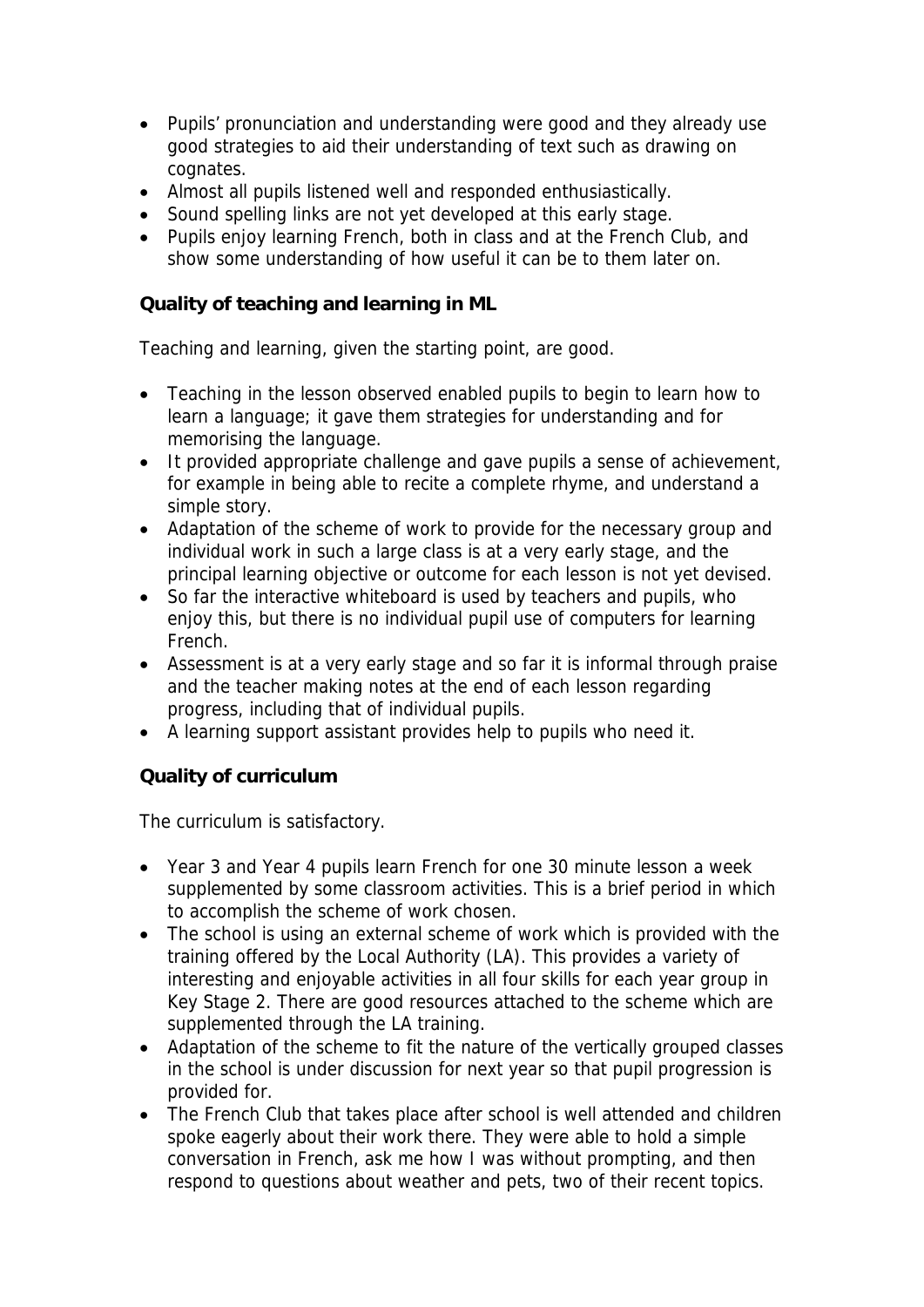**Leadership and management of ML**

Leadership and management are good.

- You provide strong leadership and are committed to introducing French across Key Stage 2.
- You attend the LA training yourself and are currently teaching the Year 3/4 class but you have firm plans in hand to extend the training to another member of staff and to ensure that Years 5/6 begin French in 2007.
- Planning and preparation time are being used creatively.
- There is a suitable school policy for ML, and an action plan along similar lines as those for other subjects, but ML does not yet feature in the School's Self Evaluation Form (SEF).
- You have planned for the introduction of monitoring and assessment and are taking advice from the LA about carrying this out.

**Implementing languages entitlement**

Implementing languages entitlement is good, even at this early stage.

- The school has chosen an effective model of implementation and already more than half of Key Stage 2 pupils learn French.
- Both boys and girls have positive attitudes.
- There is good planning and a good awareness of the monitoring and assessment which needs to be put in place.
- The school is well supported by the LA.

## **Inclusion**

- All pupils in Years 3 and 4 learn French.
- Pupils with learning difficulties are supported well in class.
- Almost all pupils' home language is English, but account is taken of those who do speak another language so that this is celebrated or used for illustration.

**Areas for improvement, which we discussed, included:**

- ensuring that the learning outcome for each lesson is made clear
- building in more group and individual work as the scheme progresses
- increasing the amount of time available for teaching French
- including in the SEF an evaluation of how far the school is in implementing languages entitlement.